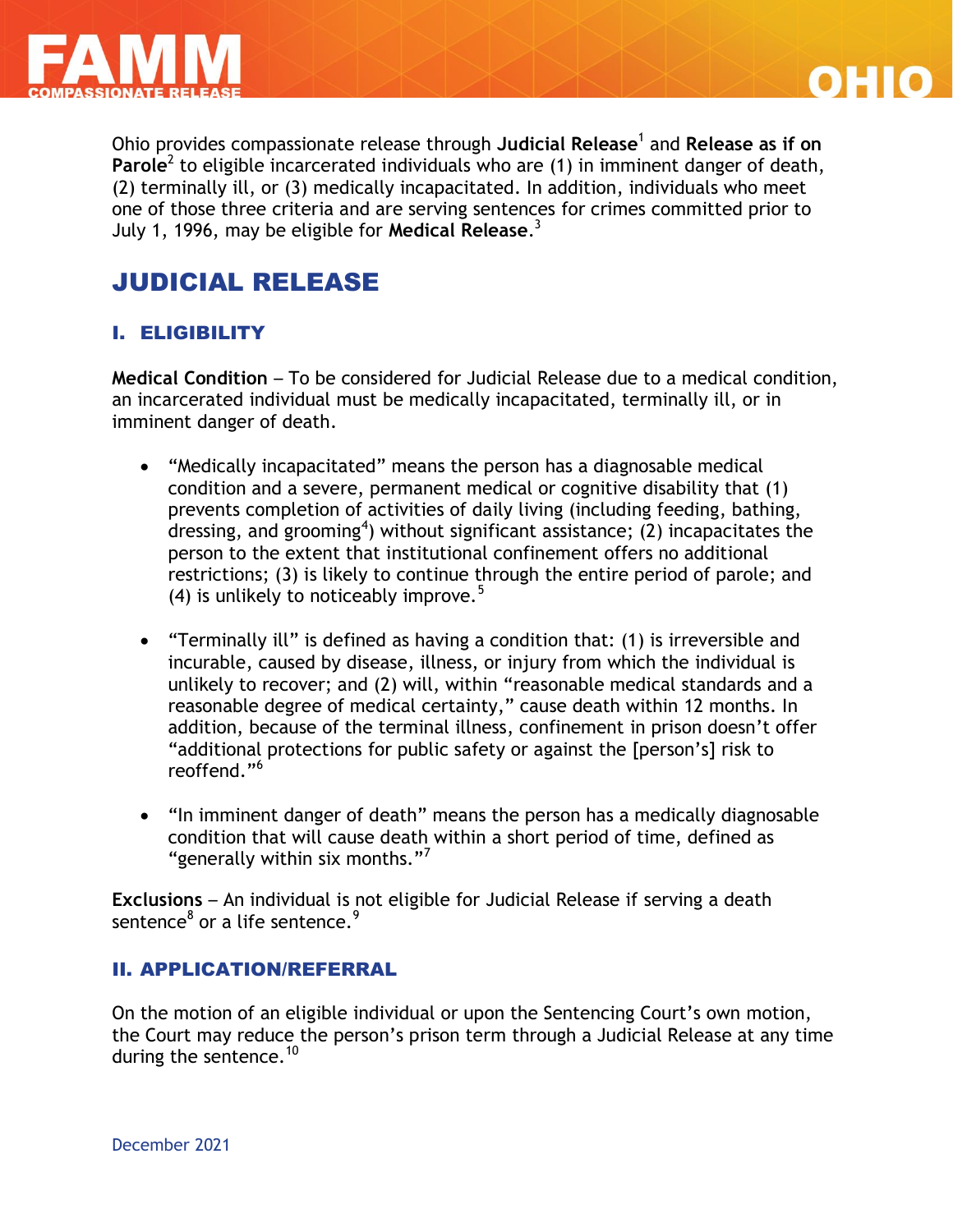Note that the Office of the Ohio Public Defender has a Judicial Release Packet designed for individuals wanting to file their own motions for Judicial Release. It does not specifically address motions based on a medical condition but still provides useful information and forms.<sup>11</sup>

### III. DOCUMENTATION AND ASSESSMENT

**Summary Report: Warden** – The Warden (sometimes referred to as the "Head") of the facility in which the incarcerated individual is confined must provide the Court with an Institutional Summary Report regarding the person's conduct.<sup>12</sup> The report must include the individual's participation in school, vocational training, work, treatment, other rehabilitative activities, and any disciplinary actions taken.<sup>13</sup> That information may also be provided to any prosecuting attorney or law enforcement agency of the county in which the person was indicted.<sup>14</sup>

**Medical Certification: Department Director** – The Director of the Department of Rehabilitation and Correction (Department) must certify, through the Chief Medical Officer, that the incarcerated individual is in imminent danger of death, suffering from a terminal illness, or medically incapacitated.<sup>15</sup>

## IV. DECISION-MAKING PROCESS

**Decision-Maker** – The Sentencing Court for each individual rules on requests for Judicial Release.<sup>16</sup>

**Decision Process** – Upon receiving the medical certification and a timely motion for Judicial Release filed by the individual or upon the Sentencing Court's own motion, the Court may (1) deny the motion without a hearing or (2) schedule a hearing on the motion. $^{17}$ 

- Notice If the Court schedules a hearing for Judicial Release, it must notify the incarcerated individual and the Warden of the correctional institution prior to the hearing.<sup>18</sup> The Warden must "immediately" notify the appropriate Department staff of the hearing.<sup>19</sup> The Court must also promptly give notice of the hearing to the prosecuting attorney of the county in which the individual was indicted.<sup>20</sup>
	- $\circ$  Upon receiving the notice, the prosecuting attorney must notify the victim of the offense or the victim's representative.<sup>21</sup> The victim notice rules vary somewhat depending on the nature of the crime.<sup>22</sup>
- Hearings The Sentencing Court must conduct a hearing 30 to 60 days after the motion is filed; note that the statute also says that the Court may delay the hearing for 180 additional days.  $23$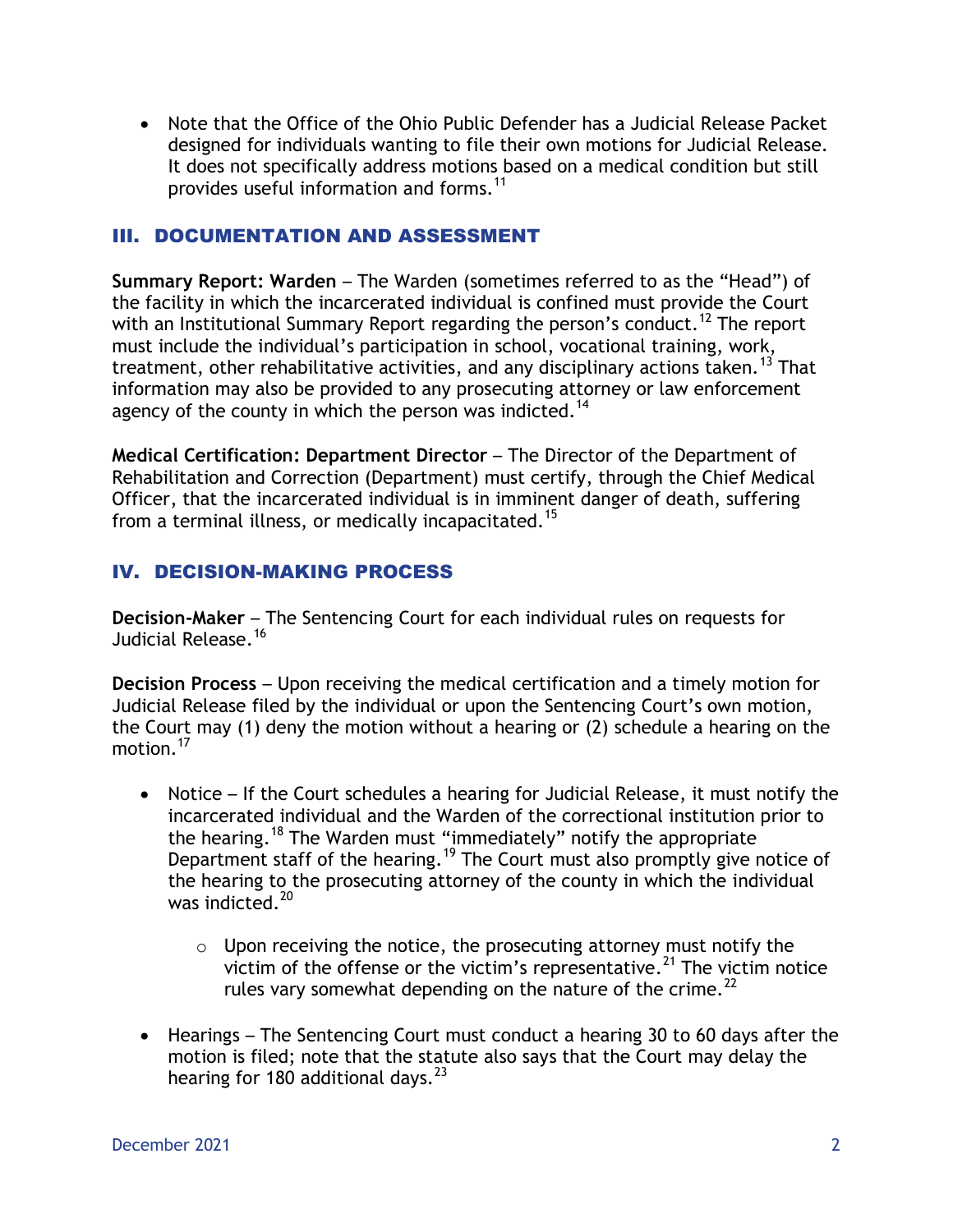- $\circ$  Appearance Generally, the eligible incarcerated individual attends the hearing on a motion for Judicial Release if the Court orders.<sup>24</sup> However, the Court can waive a hearing appearance if a condition makes it impossible for the individual to participate meaningfully in the proceeding.<sup>25</sup>
- Written/Oral Testimony At the hearing, the Court will give an incarcerated individual and the individual's attorney the opportunity to present written and, if appropriate, oral information.<sup>26</sup> The Court will give a similar opportunity to the prosecuting attorney, victim or victim's representative, and any other person the Court determines has relevant information.<sup>27</sup>
- Considerations The Sentencing Court will consider (1) the institutional summary report; $^{28}$  (2) health care records to verify certification that the person is in imminent danger of death, terminally ill, or medically incapacitated; $^{29}$  and (3) whether the individual's release would create an undue risk to public safety. $30$

**Hearing Exceptions** – The Sentencing Court will generally not grant a motion for Judicial Release unless there is a hearing.<sup>31</sup> However, when an individual is in imminent danger of death, terminally ill, or medically incapacitated, the Court can grant the motion **without** a hearing if the prosecuting attorney and victim (or victim's representative) who received notice of the hearing indicate they do not wish to participate in the hearing or present information relevant to the motion.<sup>32</sup> If the Court denies the motion without a hearing, it must enter its ruling within 60 days from when the motion is filed. $^{33}$ 

**Decision** – When the Sentencing Court holds a hearing on the motion, it must enter a ruling within 10 days of the hearing.<sup>34</sup> If the Sentencing Court grants Judicial Release, it will issue an order releasing the individual.<sup>35</sup>

**Conditions** – The Court places individuals granted Judicial Release under "an appropriate community control sanction, under appropriate conditions," which means under the supervision of the Court's Department of Probation or the Ohio Adult Parole Authority. <sup>36</sup>

# V. POST-DECISION

### **Appeals and Denials**

 Denial After a Hearing – The Court will hold only one Judicial Release hearing for an incarcerated individual.<sup>37</sup> If, after holding a hearing, the Court denies the motion for Judicial Release, it will not consider a subsequent motion for that person.<sup>38</sup>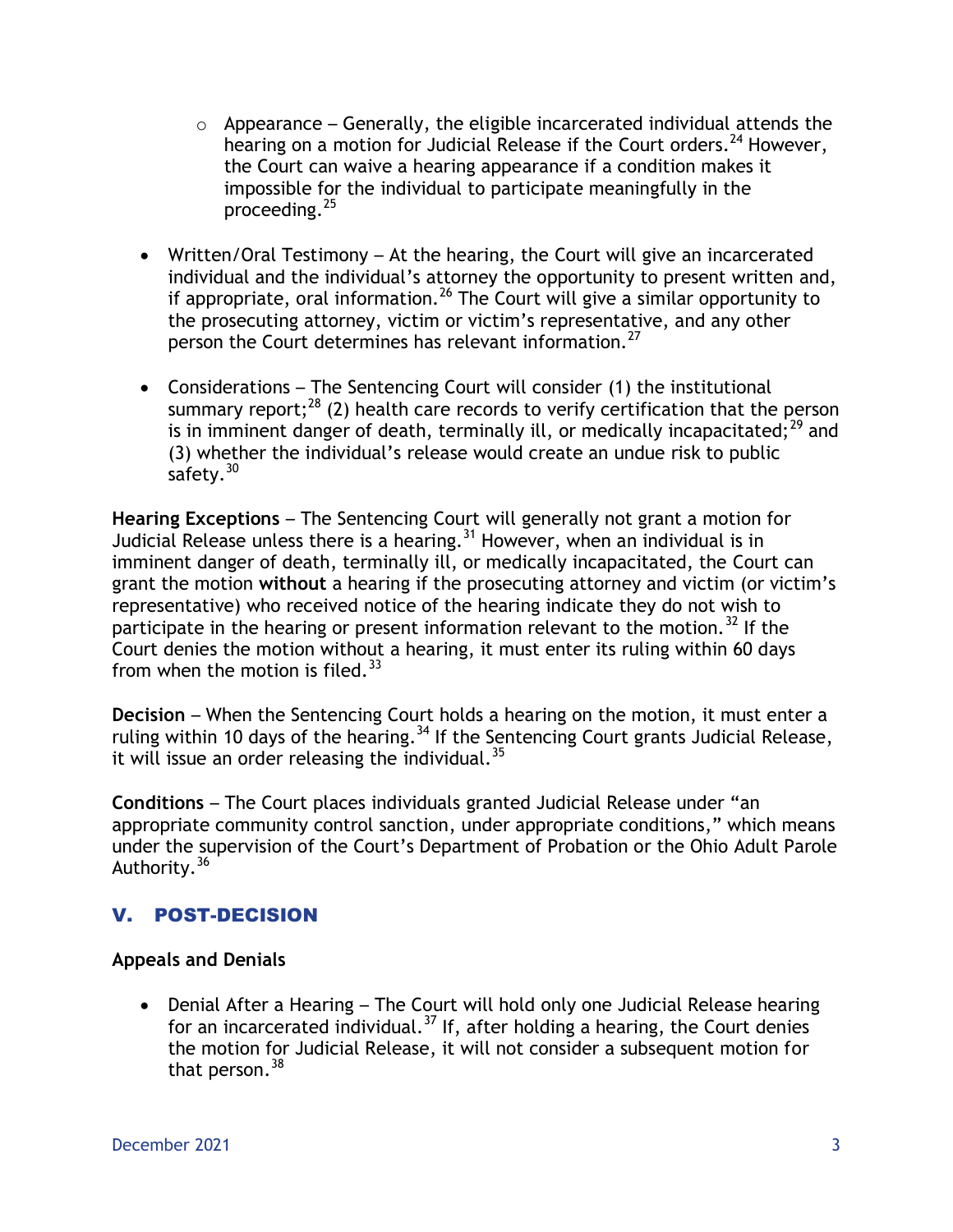- Denial Without a Hearing
	- o If the Court does not hold a hearing and denies the motion **without prejudice***,* it may later consider Judicial Release on a subsequent motion the incarcerated individual files.<sup>39</sup>
	- o If the Court does not hold a hearing and denies the motion **with prejudice***,* it may consider Judicial Release at a later time only on its own motion; an incarcerated individual may not submit another motion.<sup>40</sup>

**Supervision** – As referenced above, when it grants Judicial Release due to a medical condition, the Court places an individual under the supervision of the Court's Department of Probation or the Ohio Adult Parole Authority.<sup>41</sup> Supervision continues until the person's mandatory prison term ends. $42$ 

**Termination/Revocation** – The Sentencing Court can, upon its own motion, revoke Judicial Release for individuals who violate the "community control sanction."<sup>43</sup> In addition, it can revoke Judicial Release for individuals whose health improves to the point they are no longer medically incapacitated, in imminent danger of death, or terminally ill.<sup>44</sup>

Revocation Hearing – The Court cannot grant the revocation motion without a hearing unless the individual waives a hearing. If the Court holds a hearing, it will give the individual (and the attorney, if the person has one) an opportunity to present written and, if present, oral information relevant to the motion. The Court can give that same opportunity to the prosecuting attorney, the victim or the victim's representative, and any other persons the court determines have relevant information. If the Court grants a motion under this section of the law, it must specify its findings on the record.  $45$ 

# VI. REPORTING/STATISTICS

There are no published statistics on the number of individuals granted Judicial Release due to a medical condition.

# RELEASE AS IF ON PAROLE

Although Ohio law refers to this form of early release as "Release as if on Parole of Dying Prisoner," an incarcerated individual does not have to be dying to be eligible.<sup>46</sup> The medical eligibility criteria are identical to those for Judicial Release and include "medical incapacitation."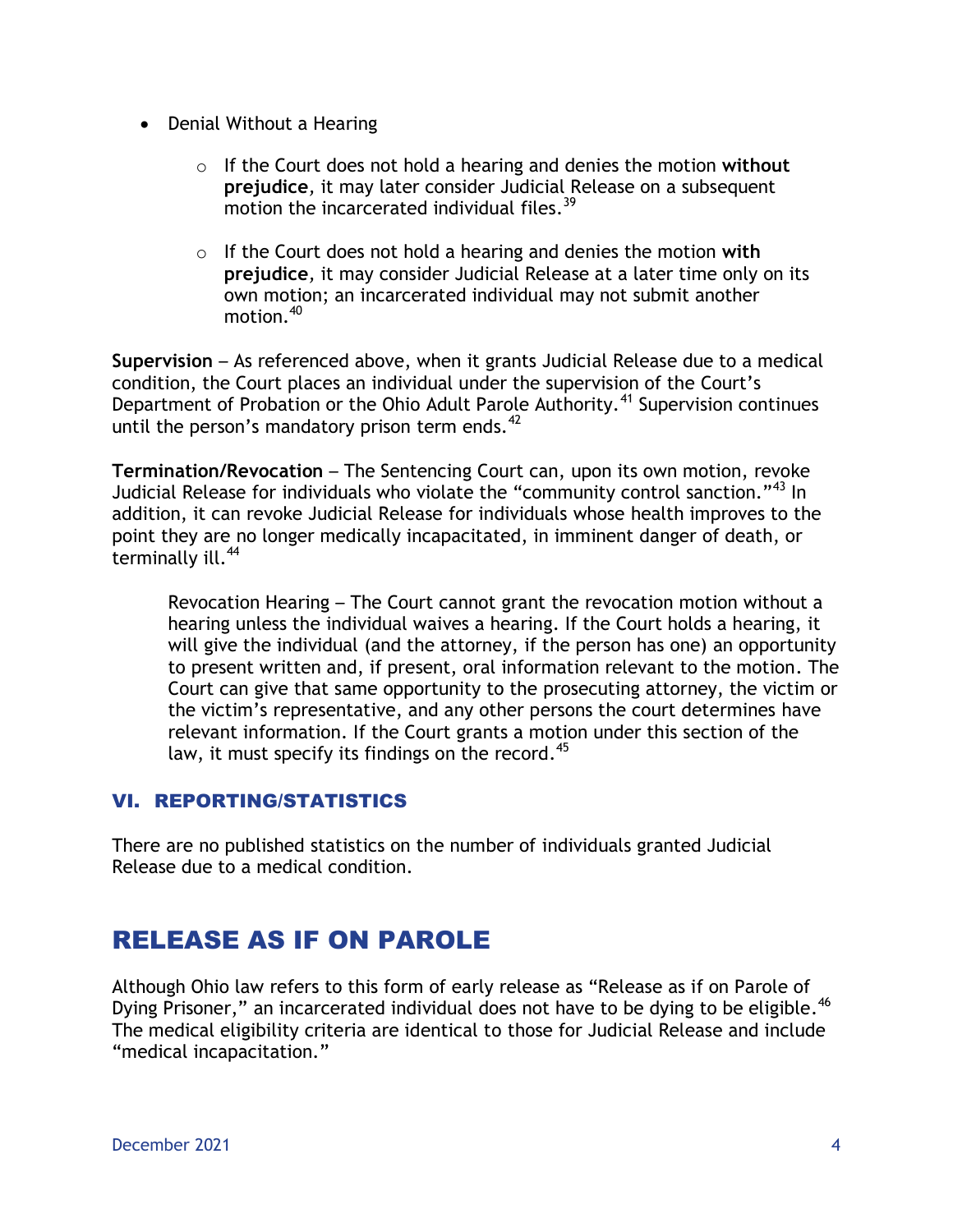• Note that the Ohio Department of Rehabilitation and Correction (Department) has a rule stating that individuals wishing to be considered for Release as if on Parole **must first go through the Judicial Release process**. The statute does not include this requirement.<sup>47</sup>

# I. ELIGIBILITY

**Medical Condition** – To be considered for Release as if on Parole, an incarcerated individual must be in imminent danger of death, terminally ill, or medically incapacitated.

- "In imminent danger of death" means the person has a medically diagnosable condition that will cause death within "a short period of time," defined as "generally within six months."<sup>48</sup>
- "Terminally ill" is defined as having a condition that: (1) is irreversible and incurable, caused by disease, illness, or injury from which the individual is unlikely to recover; and (2) will, within "reasonable medical standards and a reasonable degree of medical certainty," cause death within 12 months. In addition, because of the terminal illness, confinement in prison doesn't offer "additional protections for public safety or against the [person's] risk to reoffend."<sup>49</sup>
- "Medically incapacitated" means the person has a diagnosable medical condition (including dementia) and a severe, permanent medical or cognitive disability that (1) prevents completion of activities of daily living (including feeding, bathing, dressing, and grooming)<sup>50</sup> without significant assistance; (2) incapacitates the person to the extent that institutional confinement offers no additional restrictions; (3) is likely to continue through the entire period of parole; and (4) is unlikely to noticeably improve.  $51$

**Exclusions** – An incarcerated individual is not eligible for Release as if on Parole if serving (1) a death sentence; (2) a sentence of life without parole; (3) a sentence under Chapter 2971 of the Ohio Code, Sentencing of Sexually Violent Predators, for a felony of the first or second degree; (4) a sentence for aggravated murder or murder; or (5) a mandatory prison term for an offense of violence or any specification described in Chapter 2941 of the Ohio Code.<sup>52</sup>

### II. APPLICATION/REFERRAL

**Application** – There is no information in the statute, regulations, or Department policy stating that an incarcerated individual, family member, or representative can initiate the process of Release as if on Parole by bringing the person's medical condition to the attention of a physician or Department staff.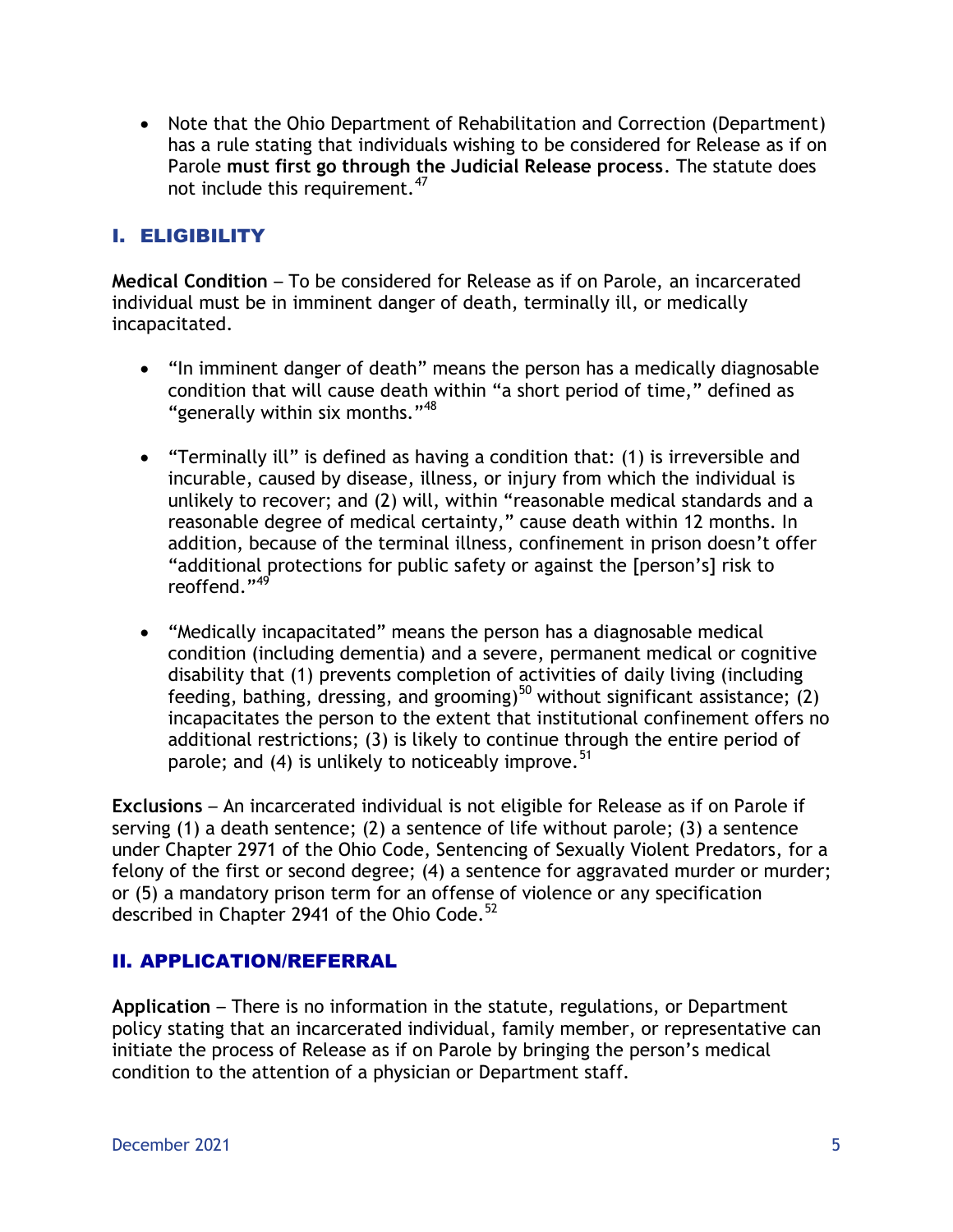**Referrals** – Both the statute and Department policy indicate that Department staff are responsible for initiating the process. However, they describe the referral process in slightly different ways.

## **STATE REGULATION**

The regulation states that the process generally starts with the incarcerated individual's attending physician determining that the person is in imminent danger of death because of a medical condition or because the individual is terminally ill or medically incapacitated. The physician must provide a certificate indicating that to the Warden and include a statement describing the individual's medical condition.<sup>53</sup>

### **DEPARTMENT RULES**

The Department rules state that the institution's Health Care Administrator must monitor the condition of individuals who **may** qualify for Release as if on Parole on at least a monthly basis.<sup>54</sup> When an individual's condition progresses to the point where the person is in imminent danger of death, is medically incapacitated, or has a terminal illness, the Health Care Administrator directs the Chief Medical Officer to issue a certificate outlining the diagnosis, the individual's ability to move independently, the current prognosis, and the minimum placement required to care for the person.<sup>55</sup> That certificate is then sent to the Department Division of Legal Services (Legal Services) attorney assigned to the Bureau of Medical Services.  $^{56}$ 

 Prior to initiating any medically based Release as if on Parole, the Health Care Administrator must contact Legal Services to determine whether there has been a request for Judicial Release based on the individual's medical condition.<sup>57</sup> If Legal Services advises that a Release as if on Parole may be initiated, the Department takes the steps described in the next section.<sup>58</sup>

### III. DOCUMENTATION AND ASSESSMENT

Again, the regulation and Department policy vary somewhat on the documentation and assessment process.

### **REGULATION**

**Institutional Summary Report and Recommendation: Warden/Managing Officer** – The regulation states that upon receiving the certificate and statement from the attending physician, the "Managing Officer" (more commonly referred to as the Warden) of the institution orders an Institutional Summary Report.<sup>59</sup> Upon receiving the Report, the Warden decides whether to recommend Release as if on Parole.<sup>60</sup>

• If the decision is to recommend, the recommendation, physician's certificate and statement, and Institutional Summary Report are forwarded to the Department Director's office.<sup>61</sup>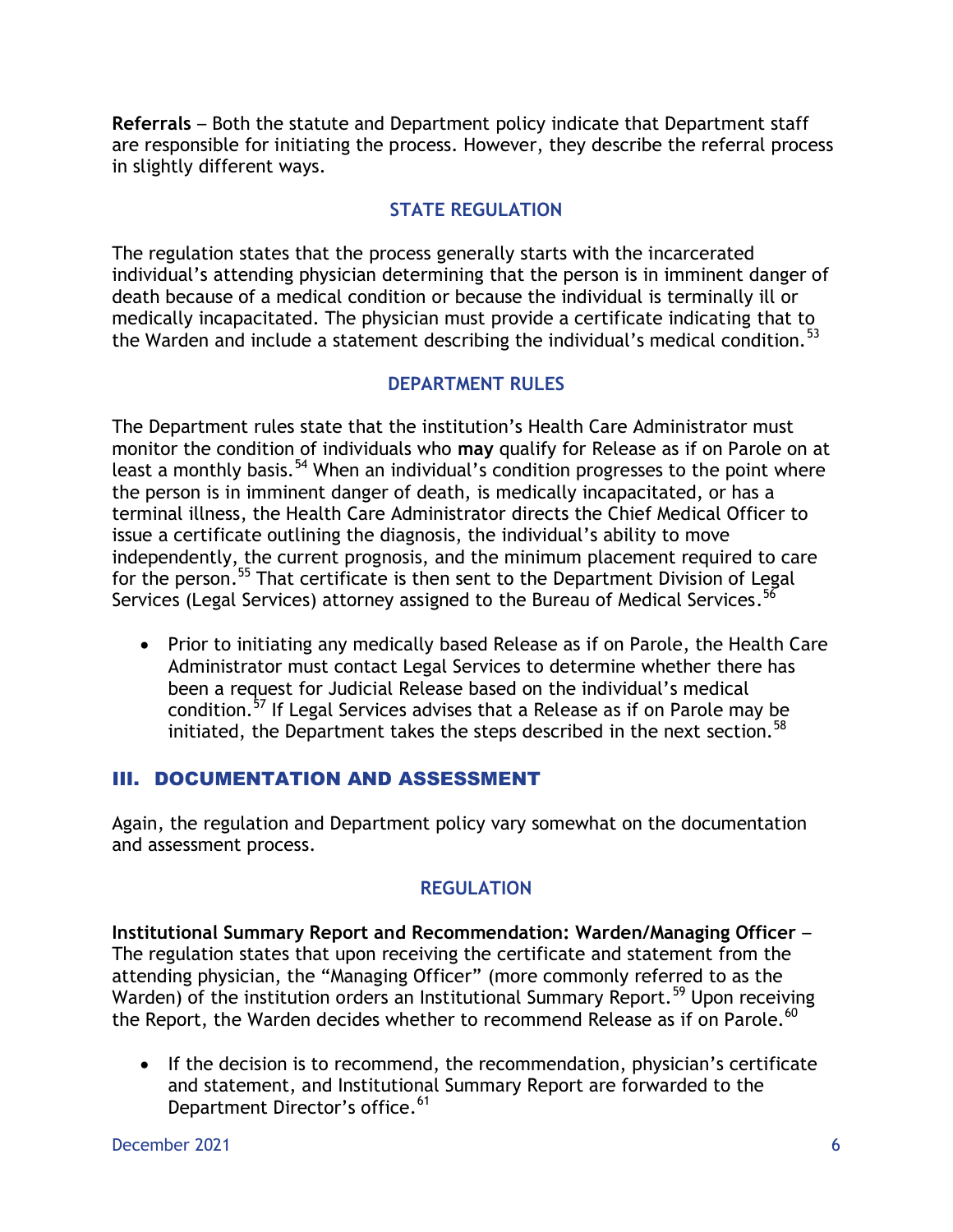**Additional Investigations and Referral to Governor: Department Director** – Upon receiving the Warden's statement, the background report, and the attending physician's certificate and statement, the Director's office may ask the Adult Parole Authority or the institution's medical staff to conduct investigations to determine whether there is (1) an appropriate community placement for the individual and (2) any additional information that would assist the Governor in making the Release as if on Parole decision. If the Director requests such investigations, written reports detailing the results must be submitted within 10 business days.  $62$  The Director's office forwards all of the documents, including the Warden's recommendation and the attending physician's certificate, to the Governor.  $^{63}$ 

### **DEPARTMENT POLICY**

**Investigation: Division of Legal Services** – As mentioned above, Legal Services first looks at whether another type of release would be more appropriate. Upon receiving the Chief Medical Officer's certificate, the Division investigates the incarcerated individual's eligibility for (1) Judicial Release; (2) Release as if on Parole; or (3) a Parole Board Medical Release (for individuals sentenced prior to July 1, 1996). The Ohio Parole Board also has general discretionary authority to release individuals.<sup>64</sup>

- If Legal Services concludes the individual does **not** qualify for any of the available releases, it advises the Health Care Administrator, the Bureau of Medical Services, and the Deputy Director of the Division of Parole and Community Services (DPCS) that the person does not qualify and that it will take no further action regarding release.<sup>65</sup>
- If Legal Services decides the incarcerated individual is eligible for a Judicial Release or Release as if on Parole, it forwards the person's information to the Deputy Director of DPCS for further action.<sup>66</sup>
- Legal Services determines whether a Judicial Release motion has been submitted to the Sentencing Court.<sup>67</sup>

If Legal Services advises that a Medical Release as if on Parole may be initiated, the process continues. 68

**Review and Recommendation: Deputy Director of DPCS** – Upon receiving the Legal Services information, the Deputy Director of DPCS considers (1) the date the individual's definite sentence expires; (2) the crime for which the individual is currently incarcerated and any other felony convictions; (3) background investigations; (4) past and present institutional adjustment; (5) current medical and mental health condition; and (6) other relevant "aggravating or mitigating" factors.<sup>69</sup> Based on that information, the Deputy Director decides whether further investigation is needed.<sup>70</sup>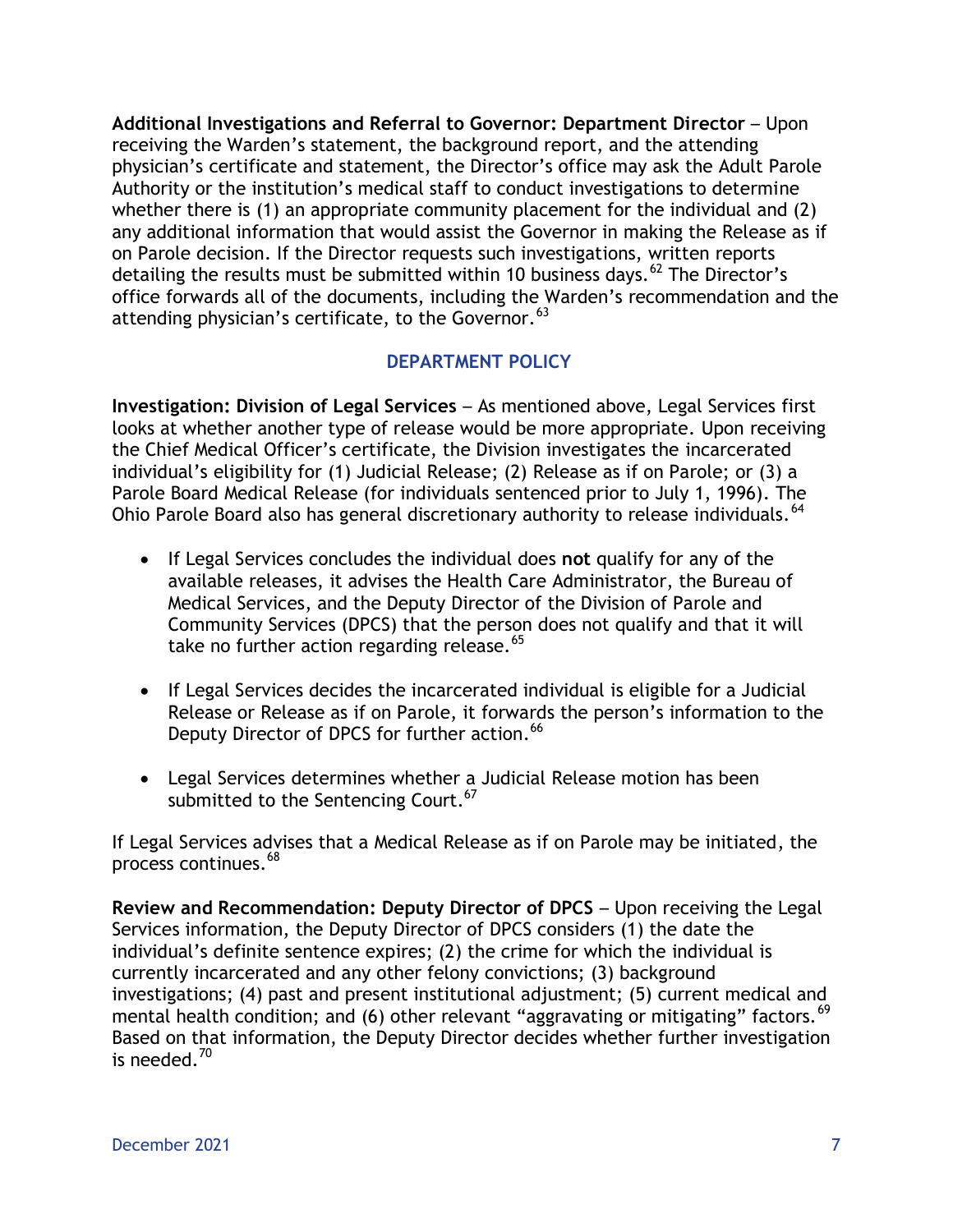If the individual is also eligible for Judicial Release, that information may be forwarded to the Sentencing Court.<sup>71</sup>

Once all investigations are completed and reviewed, if the Deputy Director recommends release, the information is forwarded to the Department Director with (1) information on the individual's placement in the community; (2) an institutional summary report; (3) input from consultations with the Sentencing Court, County Prosecutor, and the Office of Victim Services; (4) the recommended terms and conditions of release; and (5) transportation arrangements for the individual.<sup>72</sup>

**Consideration and Recommendation: Department Director** – The Director considers the recommendation and all the documentation.<sup>73</sup> If the Director recommends Release as if on Parole, the documents are forwarded to the Governor with the recommendation for release.<sup>74</sup>

 The Director's decision to recommend Release as if on Parole or to stop the release process is communicated to the Health Care Administrator, the Department's Bureau of Medical Services, the Deputy Director of DPCS, and Legal Services.<sup>75</sup>

# IV. DECISION-MAKING PROCESS

**Decision-Maker** – The Governor makes the final decision whether to authorize Release as if on Parole.<sup>76</sup>

**Process** – If the Governor authorizes Release as if on Parole, documents indicating the authorization are filed with the Secretary of State and delivered to the Warden of the institution in which the individual is confined, with notifications to the appropriate Department personnel. The person may then be released according to Department procedures.<sup>77</sup>

**Conditions** – Any terms and conditions of the Medical Release become part of the individual's file.<sup>78</sup>

# V. POST-DECISION

**Supervision** – The Ohio Adult Parole Authority supervises all individuals granted Release as if on Parole.<sup>79</sup>

**Termination/Revocation** – If the individual's health improves and the person is no longer in imminent danger of death, terminally ill, or medically incapacitated or if the individual violates any conditions of release, the Governor can order the individual returned to custody.<sup>80</sup>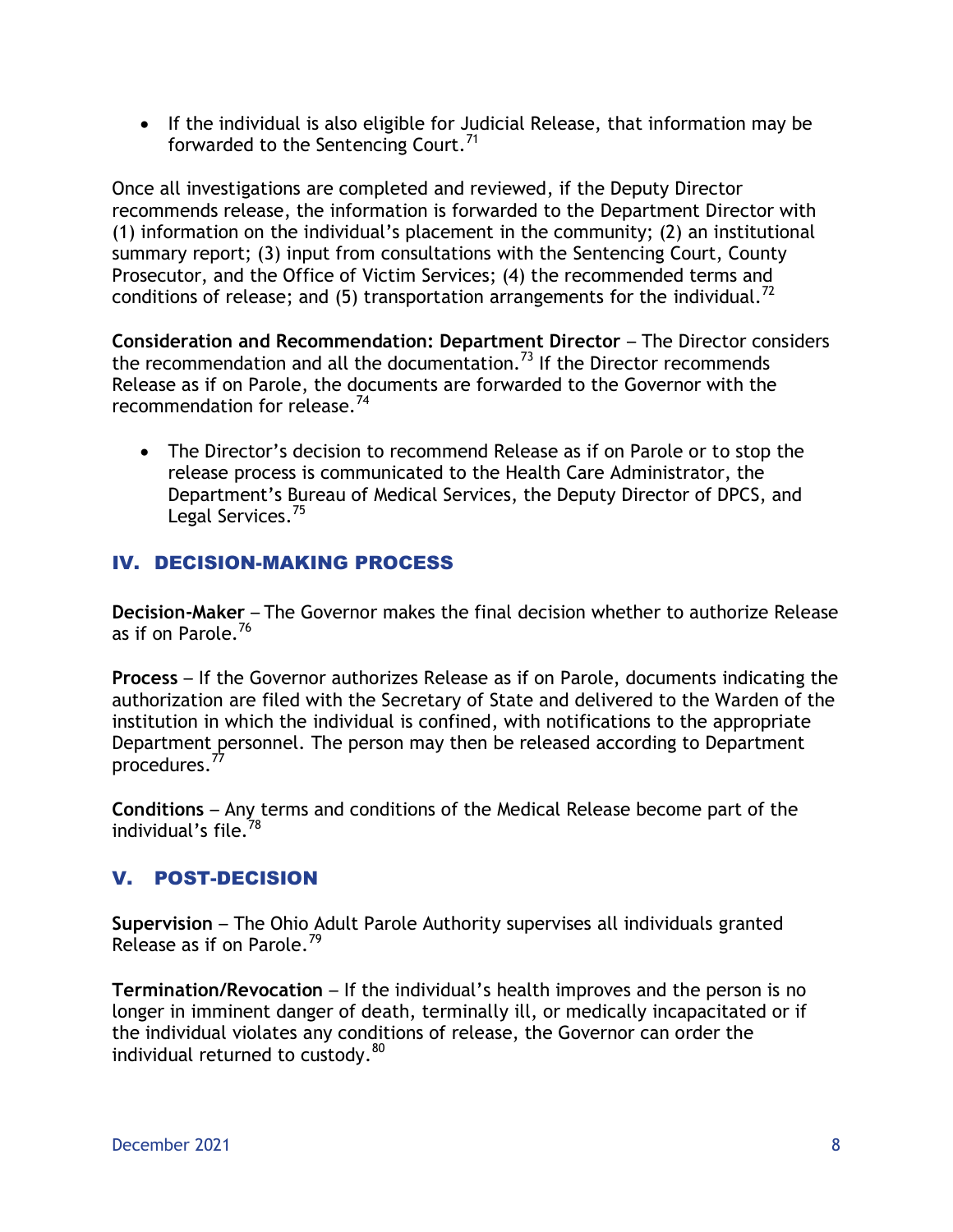Note that the Governor can direct the Adult Parole Authority to investigate the individual and also make a recommendation regarding a return to custody.<sup>81</sup>

### VI. REPORTING/STATISTICS

There are no publicly available reports on how many individuals the Governor has granted Release as if on Parole, and Ohio law does not require that the Governor's office report those numbers.

 The Governor's office did not respond to FAMM's request for information on how many individuals, if any, were granted Release as if on Parole in 2019 and 2020.

# MEDICAL RELEASE ("OLD-LAW PRISONERS" ONLY)

Incarcerated individuals serving sentences for crimes committed prior to July 1, 1996, are referred to as "old-law prisoners."<sup>82</sup> Separate Medical Release rules apply to those individuals. 83

## I. ELIGIBILITY

The Medical Release eligibility criteria are identical to those of Judicial Release and Release as if on Parole.

**Medical Condition** – To be eligible for Medical Release, an incarcerated individual must be in imminent danger of death, terminally ill, or medically incapacitated.

- "In imminent danger of death" means the individual has a medically diagnosable condition that will cause death within a short period of time, defined as "generally within six months."<sup>84</sup>
- "Terminally ill" is defined as having a condition that: (1) is irreversible and incurable, caused by disease, illness, or injury from which the person is unlikely to recover; and (2) will, within "reasonable medical standards and a reasonable degree of medical certainty," cause death within 12 months. In addition, institutional confinement must not offer any additional protections for public safety or against the individual's risk to re-offend. $85$
- "Medically incapacitated" is defined as having any diagnosable medical condition (including dementia) and a severe, permanent medical or cognitive disability that (1) prevents completion of activities of daily living (including feeding, bathing, dressing, and grooming) without significant assistance; (2) incapacitates the individual to the extent that institutional confinement offers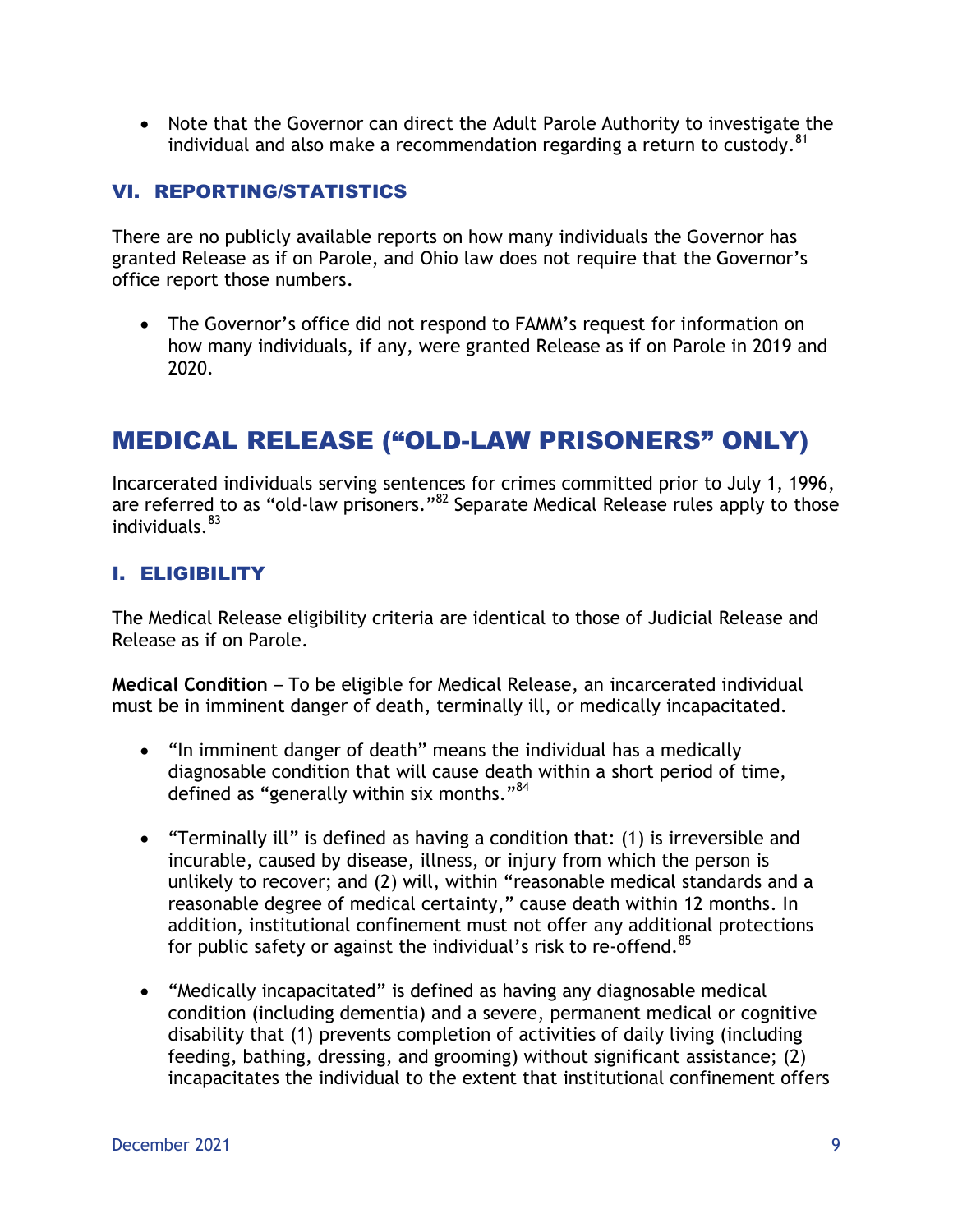no additional restrictions; (3) is likely to continue through the entire period of parole; and (4) is unlikely to noticeably improve.  $86$ 

**Exclusions** – An incarcerated individual is not eligible for Medical Release if serving (1) a death sentence; (2) a sentence of life without parole; (3) a sentence under Chapter 2971 of the Ohio Code (Sentencing of Sexually Violent Predators) for a felony of the first or second degree; (4) a sentence for aggravated murder or murder; or (5) a mandatory prison term for an offense of violence or any specification described in Chapter 2941 of the Ohio Code. 87

## II. APPLICATION/REFERRAL

When the facility's Health Care Administrator becomes aware of an individual who is in imminent danger of death, terminally ill, or medically incapacitated, the Administrator must provide that information to the Department's Chief Medical Officer. Then, based on information from the facility's medical staff, the Chief Medical Officer issues a certificate outlining the incarcerated individual's diagnosis, ambulatory status, current prognosis, and the minimum placement required to care for the person.<sup>88</sup> The facility's Health Care Administrator is responsible for sending the certificate to the Department's Division of Legal Services (Legal Services) office.<sup>89</sup>

## III. DOCUMENTATION AND ASSESSMENT

A Legal Services attorney investigates the individual's statutory eligibility to see whether the person is eligible for a Medical Release from the Parole Board, applicable only to individuals sentenced prior to July 1, 1996. $90$ 

If the incarcerated individual is eligible, the information is forwarded to the Deputy Director of the Division of Parole and Community Services (DPCS) for review<sup>91</sup> and the Deputy Director then forwards the certificate to the Ohio Parole Board Chair.<sup>92</sup>

# IV. DECISION-MAKING PROCESS

**Decision-Maker** – The Ohio Parole Board makes the final decision to grant or deny Medical Release.<sup>93</sup>

**Decision Process** – The Board Chair reviews the incarcerated individual's medical certificate and any other relevant materials and decides to reject the Medical Release or send it to the full Parole Board for consideration.<sup>94</sup>

 If it goes to the full Board, the options include (1) the Board making no change in its original decision regarding the individual or (2) modifying its decision and ordering the individual's release on parole.<sup>95</sup>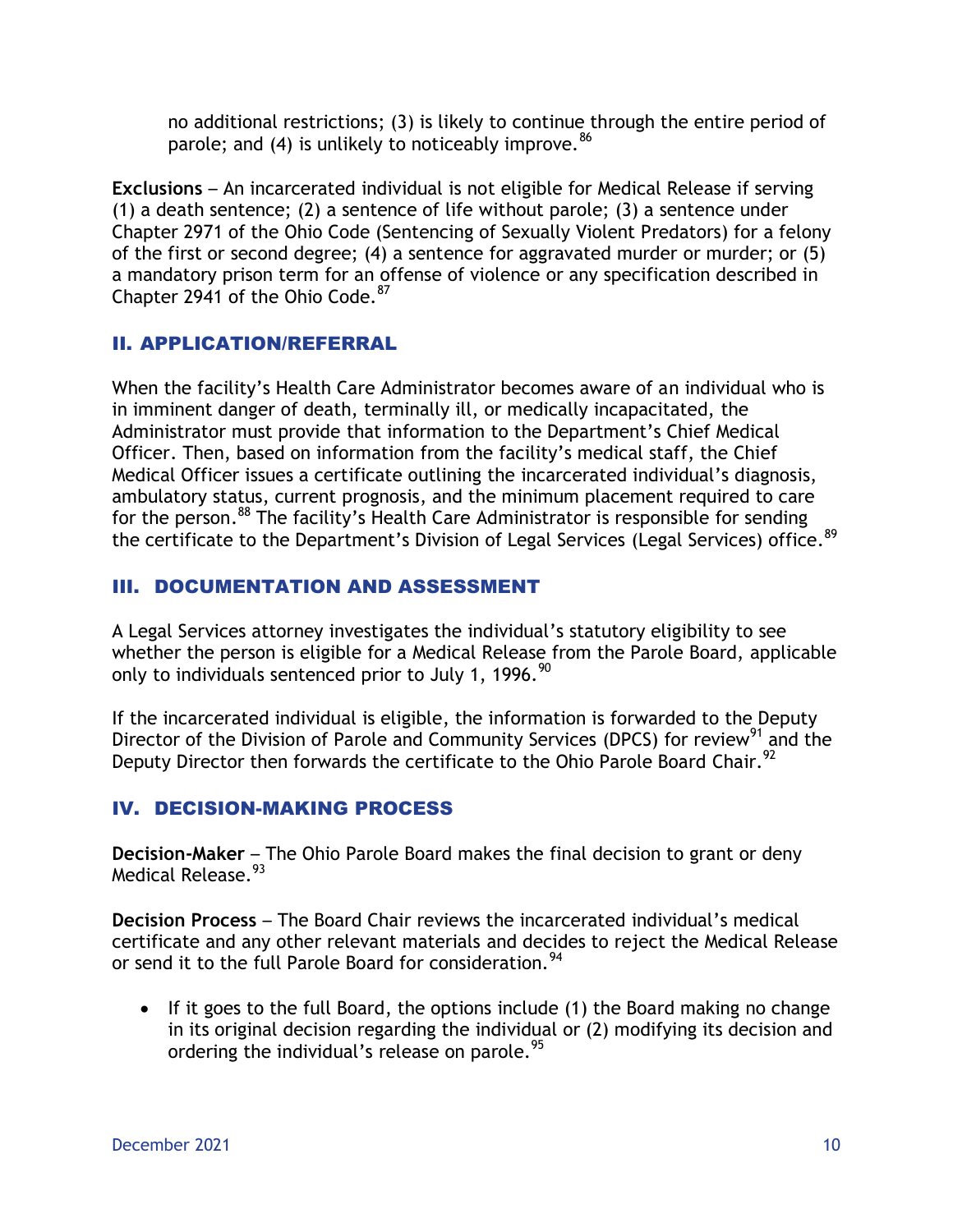- o The Deputy Director of Parole and Community Services is directed to communicate the Board's decision to Legal Services.<sup>96</sup>
- If the Parole Board decides to release the incarcerated individual, the Medical Release is effective as soon as an appropriate placement can be arranged and approved.<sup>97</sup>
	- $\circ$  Notice The Board must notify the Office of Victim Services prior to the incarcerated individual's release.<sup>98</sup>

**Conditions** – The general parole conditions apply to individuals granted Medical Release<sup>99</sup>

# V. POST-DECISION

**Denials and Appeals** – Board decisions are final and not subject to appeal.<sup>100</sup>

**Supervision** – The Ohio Adult Parole Authority supervises individuals granted Medical Release, and the general parole rules apply.<sup>101</sup>

**Termination/Revocation** – It is unclear from the Medical Release rules whether individuals designated as former "old-law prisoners" are covered by the general parole revocation rules or subject to different rules because of their medical conditions.

# VI. REPORTING/STATISTICS

The Board is not required to report on how many Medical Releases it grants and denies, and there is no publicly available information on how many individuals are granted Medical Releases each year.

• The Board did not respond to FAMM's request for information on how many individuals were granted Medical Release in 2019 and 2020.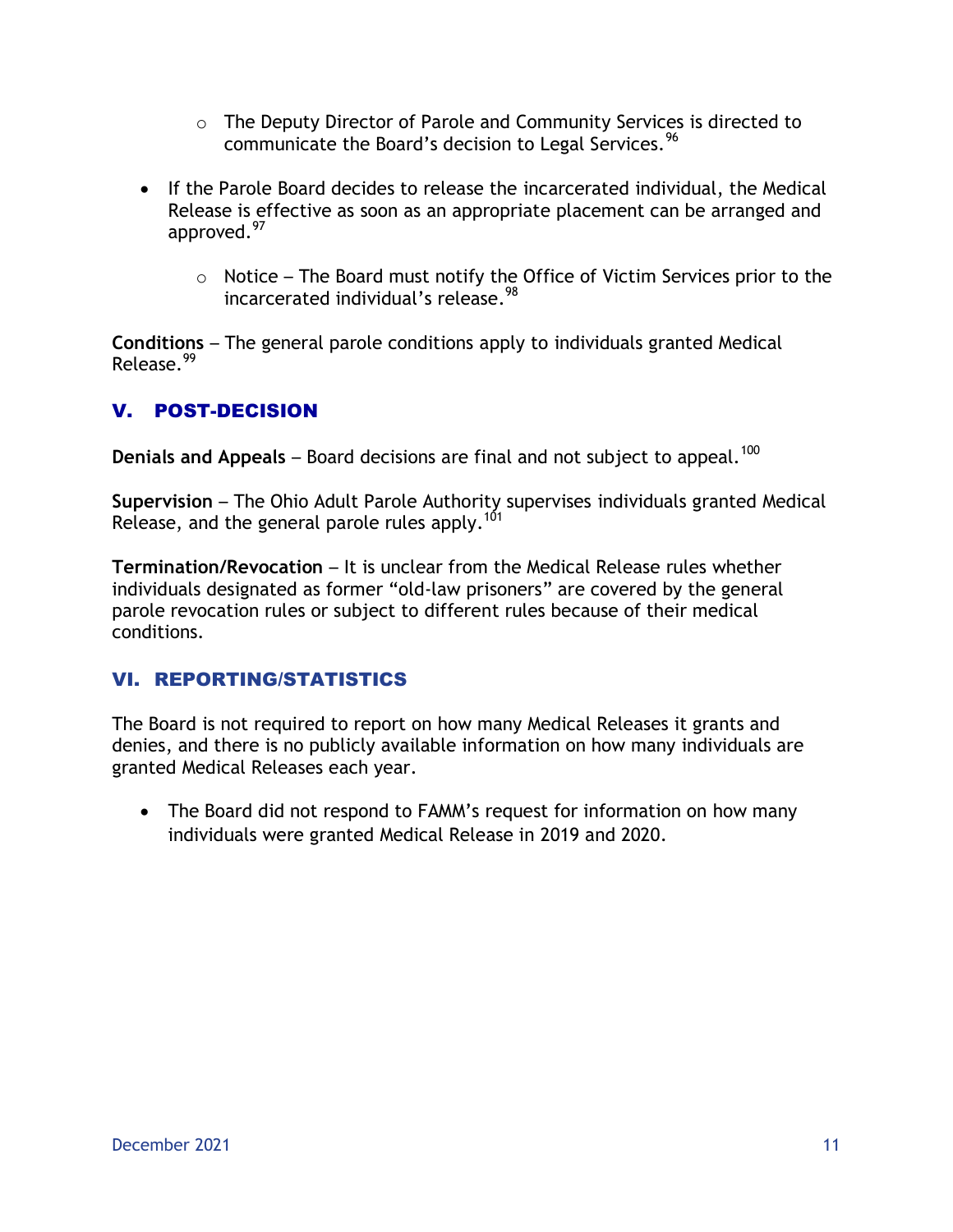# OHIO COMPASSIONATE RELEASE PRIMARY LEGAL SOURCES

## JUDICIAL RELEASE

#### **Statute**

Ohio Revised Code, §§ 2920 (A) (5) and (N) through (S) (2021), available through the Ohio Legislature, https://codes.ohio.gov/ohio-revised-code/section-2929.20.

#### **Agency Policy**

Ohio Department of Rehabilitation and Correction, Rule 66-ILL-01, Medical Release as if on Parole (April 5, 2016), §§ VI (A), (C), and (H), [https://drc.ohio.gov/Portals/0/Policies/DRC%20Policies/66-](https://drc.ohio.gov/Portals/0/Policies/DRC%20Policies/66-ILL-01.pdf?ver=2016-09-01-142051-733) [ILL-01.pdf?ver=2016-09-01-142051-733.](https://drc.ohio.gov/Portals/0/Policies/DRC%20Policies/66-ILL-01.pdf?ver=2016-09-01-142051-733)

### **Additional Resource**

Office of the Ohio Public Defender, Judicial Release Packet (undated), [https://www.opd.ohio.gov/static/Law+Library/Representing+Yourself/Judicial\\_Release\\_Packet.pdf.](https://www.opd.ohio.gov/static/Law+Library/Representing+Yourself/Judicial_Release_Packet.pdf)

### RELEASE AS IF ON PAROLE

#### **Statute**

Ohio Revised Code, § 2967.05 (2021), available through the Ohio Legislature, [https://codes.ohio.gov/ohio-revised-code/section-2967.05.](https://codes.ohio.gov/ohio-revised-code/section-2967.05)

#### **Regulations**

Ohio Admin. Code 5120:1-1-40 (2021), available through the Ohio Legislature, [https://codes.ohio.gov/ohio-administrative-code/rule-5120:1-1-40.](https://codes.ohio.gov/ohio-administrative-code/rule-5120:1-1-40)

#### **Agency Policy**

Ohio Department of Rehabilitation and Correction, Rule 66-ILL-01, Medical Release as if on Parole (April 5, 2016), https://drc.ohio.gov/Portals/0/Policies/DRC%20Policies/66-ILL-01.pdf?ver=2016-09- 01-142051-733.

(continued on next page)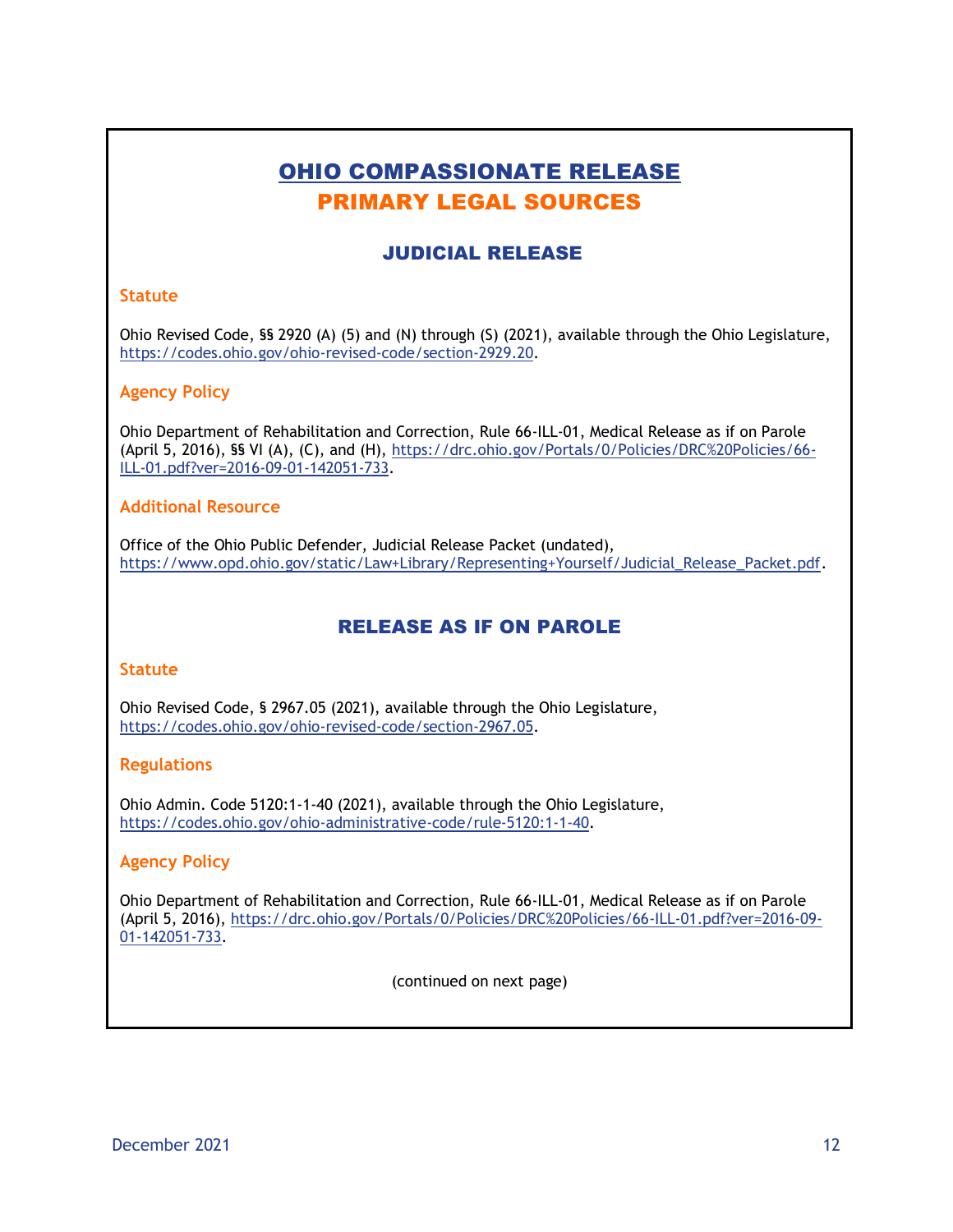| <b>OHIO COMPASSIONATE RELEASE</b><br><b>PRIMARY LEGAL SOURCES</b>                                                                                                                                                                            |
|----------------------------------------------------------------------------------------------------------------------------------------------------------------------------------------------------------------------------------------------|
|                                                                                                                                                                                                                                              |
| (continued from previous page)                                                                                                                                                                                                               |
| <b>MEDICAL RELEASE</b>                                                                                                                                                                                                                       |
| ("Old-Law Prisoners" – Individuals Serving Sentences for                                                                                                                                                                                     |
| <b>Crimes Committed Before July 1, 1996)</b>                                                                                                                                                                                                 |
| <b>Agency Policy</b>                                                                                                                                                                                                                         |
| Ohio Parole Board, Board Handbook (January 2019),<br>https://www.drc.ohio.gov/Portals/0/Parole%20Board%20Handbook%20January%202019-FINAL.pdf.                                                                                                |
| Ohio Department of Rehabilitation and Correction, Rule 66-ILL-01, SS VI (C) and (N), Medical Release<br>as if on Parole (April 5, 2016), https://drc.ohio.gov/Portals/0/Policies/DRC%20Policies/66-ILL-<br>01.pdf?ver=2016-09-01-142051-733. |
|                                                                                                                                                                                                                                              |

# **NOTES**

\* *Id. means see prior note.*

 $1$  Ohio Rev. Code §§ 2920 (A) (5) and (N) through (S); Ohio Department of Rehabilitation and Correction (DRC), Rule 66-ILL-01, Medical Release as if on Parole (April 5, 2016), §§ VI (A), (C), and (H).

 $2$  Ohio Rev. Code § 2967.05 [Note that although this statute is titled "Release as if on parole of dying prisoner," an incarcerated individual does not have to be dying to be eligible]; Ohio Admin. Code 5120:1-1-40; DRC Rule 66-ILL-01.

<sup>3</sup> Ohio Admin. Code 5120:1-1-40 (I); DRC Rule 66-ILL-01 § VI (C). See also Ohio Parole Board, Board Handbook.

4 DRC Rule 66-ILL-01 § IV, Definitions.

 $5$  Ohio Rev. Code § 2929.20 (A) (5), referencing Ohio Rev. Code § 2967.05 (A) (2) (a). Note that this does not include conditions related solely to mental illness unless they are accompanied by injury, disease, or "organic defect." Ohio Rev. Code § 2967.05 (A) (2) (b).

 $6$  Ohio Rev. Code § 2929.20 (A) (5); Ohio Rev. Code § 2967.05 (A) (3).

<sup>7</sup> Ohio Rev. Code § 2929.20 (A) (5); Ohio Rev. Code § 2967.05 (A) (1).

<sup>8</sup> Ohio Rev. Code § 2929.20 (O).

December 2021 13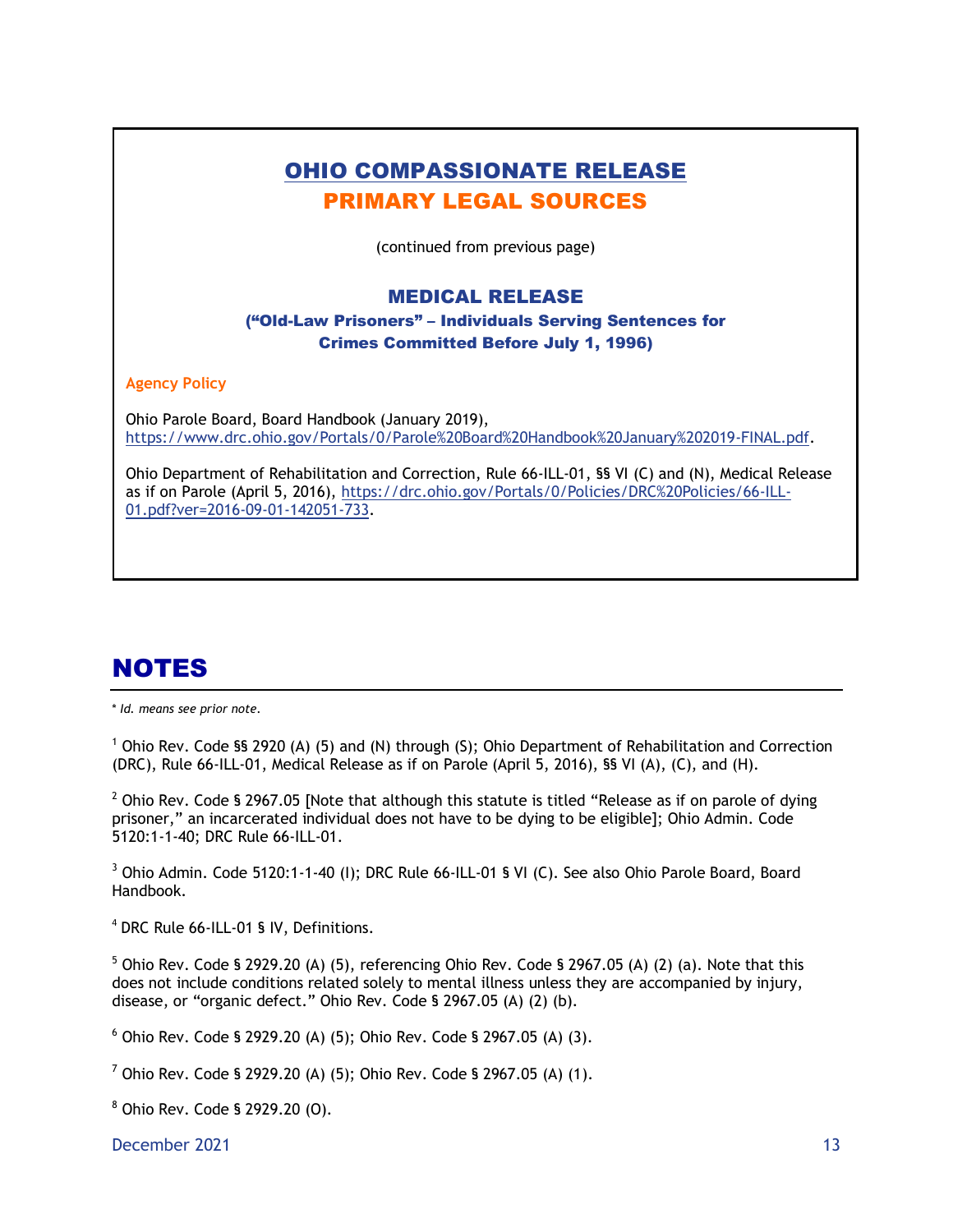$<sup>9</sup>$  ld. at (N).</sup>

Id. at (B) and (N).

 Please see the Primary Legal Sources box at the end of the memo for information on how to obtain the Public Defender's Judicial Release Packet.

Ohio Rev. Code § 2929.20 (P), referencing Ohio Rev. Code § 2929.20 (G).

 Id. at (G). Id. Id. at (N). Id. Id. at (D). Id. at  $(E)$ . Id. Id.  $^{21}$  Id.  $^{22}$  Id. Id. at  $(D)$ . Id. at (H). Id. at (P) (1). Id. at (I). Id. at (I) and (L). Id. at (G). Id. at (Q). Id. at (N). Id. at (D). ld. at (P) (2). Id. at (D). Id.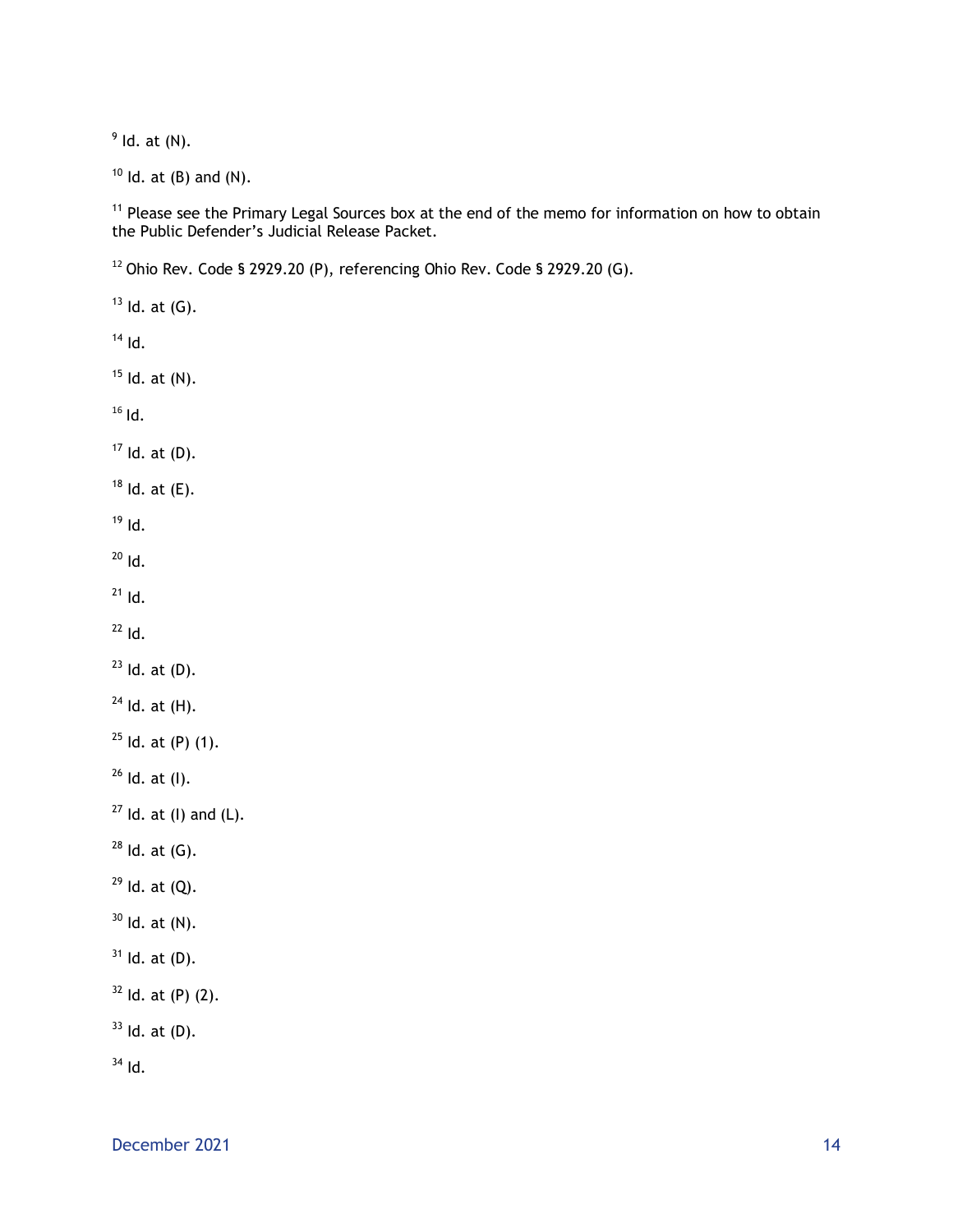$35$  ld. at (R) (1) (a).

 $36$  ld. at (K), (R) (1) (b), and (R) (1) (c).

 $37$  Id. at (D).

 $38$  Id.

 $39$  Id.

 $h^{10}$ 

<sup>41</sup> Ohio Rev. Code § 2929.20 (K); Ohio Rev. Code §§ 2929.20 (R) (1) (b) and (1) (c). See also Ohio Rev. Code § 2929.15 for more information on Community Control.

<sup>42</sup> Ohio Rev. Code § 2929.20 (R) (2).

 $43$  Id.

 $44$  Id. at  $(S)$ .

 $45$  Id.

<sup>46</sup> See Ohio Rev. Code § 2967.05.

 $47$  DRC Rule 66-ILL-01, § VI (A).

 $48$  Ohio Rev. Code § 2967.05 (A) (1); Ohio Admin. Code 5120:1-1-40 (A) (1); DRC Rule 66-ILL-01, § IV, Definitions.

<sup>49</sup> Ohio Rev. Code § 2967.05 (A) (3); Ohio Admin. Code 5120:1-1-40 (A) (3); DRC Rule 66-ILL-01, § IV, Definitions.

<sup>50</sup> DRC Rule 66-ILL-01, § IV, Definitions.

 $51$  Ohio Rev. Code § 2967.05 (A) (2) (a); Ohio Admin. Code 5120:1-1-40 (A) (2); DRC Rule 66-ILL-01, § IV, Definitions. Note that this does not include conditions related solely to mental illness unless accompanied by injury, disease, or "organic defect." See Ohio Rev. Code § 2967.05 (A) (2) (b); Ohio Admin. Code 5120:1-1-40 (A) (2); DRC Rule 66-ILL-01, § IV, Definitions.

<sup>52</sup> Ohio Rev. Code § 2967.05 (C); Ohio Admin. Code 5120:1-1-40 (B); DRC Rule 66-ILL-01, § VI (B).

<sup>53</sup> Ohio Admin. Code 5120:1-1-40 (C).

<sup>54</sup> DRC Rule 66-ILL-01, § VI (B). [Note that are two sections listed as § VI (B). These references are to the second one, immediately preceding § VI (C).] See also DRC Rule 66-ILL-01, § V.

 $55$  ld. at (B) (1).

 $56$  Id. at (B) (2).

 $57$  Id. at (A) (1).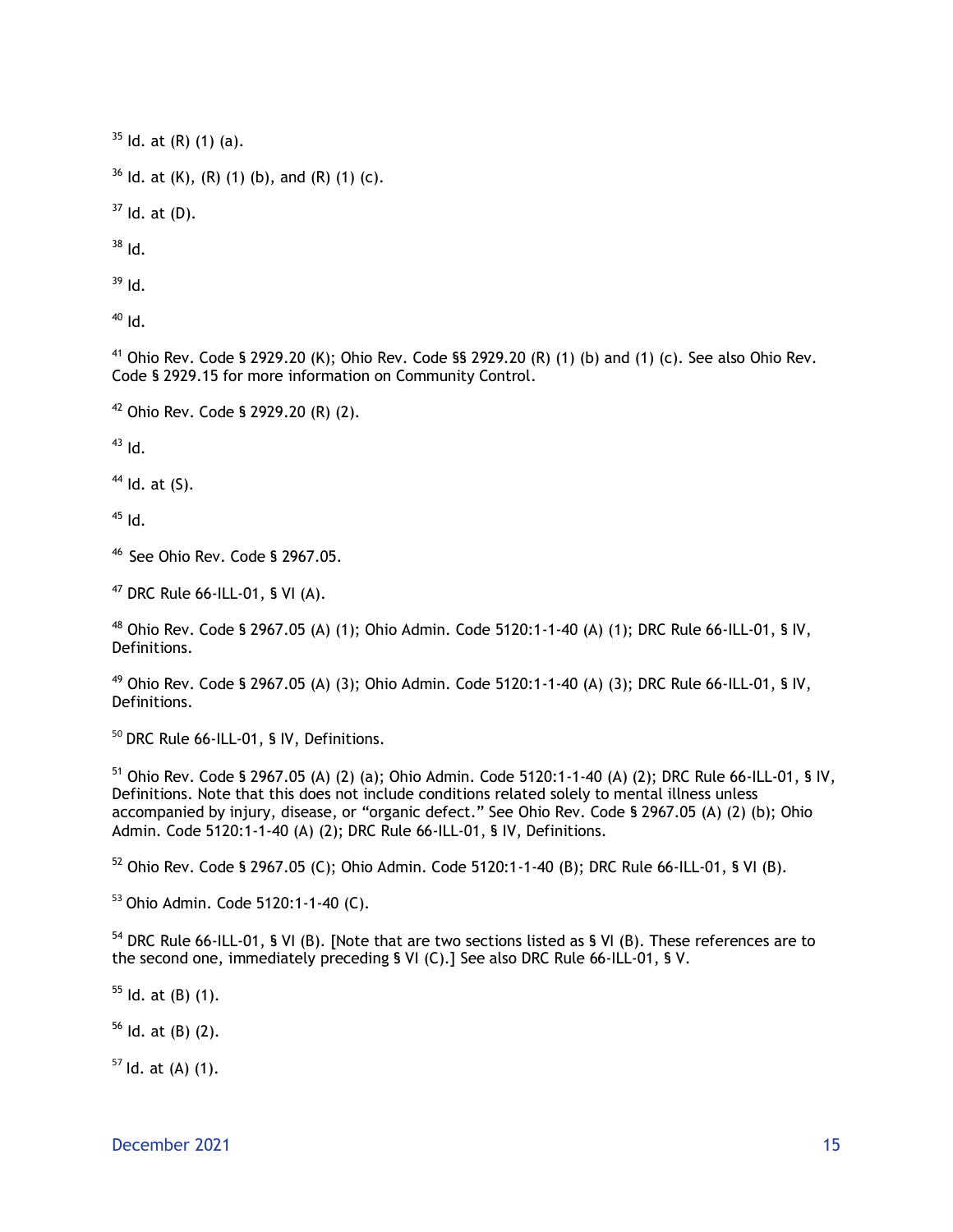Id. at (A) (2). Note that this requirement is repeated in more detail in § VI (C).

<sup>59</sup> Ohio Admin. Code 5120:1-1-40 (D). Note that the Institutional Summary is also sometimes referred to as the "Background Report."

Id. at  $(E)$ .

Id. at (E) (1).

Id. at  $(F)$ .

Id. at  $(G)$ .

DRC Rule 66-ILL-01, § VI (C).

Id. at (C) (1).

Id. at (C) (2).

 ld. at (A) (1). The rules reference "Medical Protocol B-35, Medical Judicial Release," but this protocol is not available online.

Id. at (A) (2).

Id. at (D).

Id. at  $(E)$ .

Id. at  $(H)$ .

Id. at  $(F)$ .

ld. at (l).

Id. at (I) (1).

 $^{75}$  ld. at (l) (2).

 Ohio Rev. Code § 2967.05 (B); Ohio Admin. Code 5120:1-1-40 (H); DRC Rule 66-ILL-01, § VI (A). Ohio Admin. Code 5120:1-1-40 (I) also discusses what happens when the Parole Board Chair receives a recommendation to "release as if on parole" from a Warden/Managing Officer. That would appear to be relevant for "old law" incarcerated individuals only, meaning those serving sentences for crimes committed prior to July 1, 1996. See Medical Release ("Old-Law Prisoners" only) discussion.

Ohio Admin. Code 5120:1-1-40 (H); DRC Rule 66-ILL-01, § VI (J).

Id.

Ohio Rev. Code § 2967.05 (B); DRC Rule 66-ILL-01, § VI (M).

Ohio Rev. Code § 2967.05 (B); DRC Rule 66-ILL-01, §§ VI (K) and (L).

Ohio Rev. Code § 2967.05 (B).